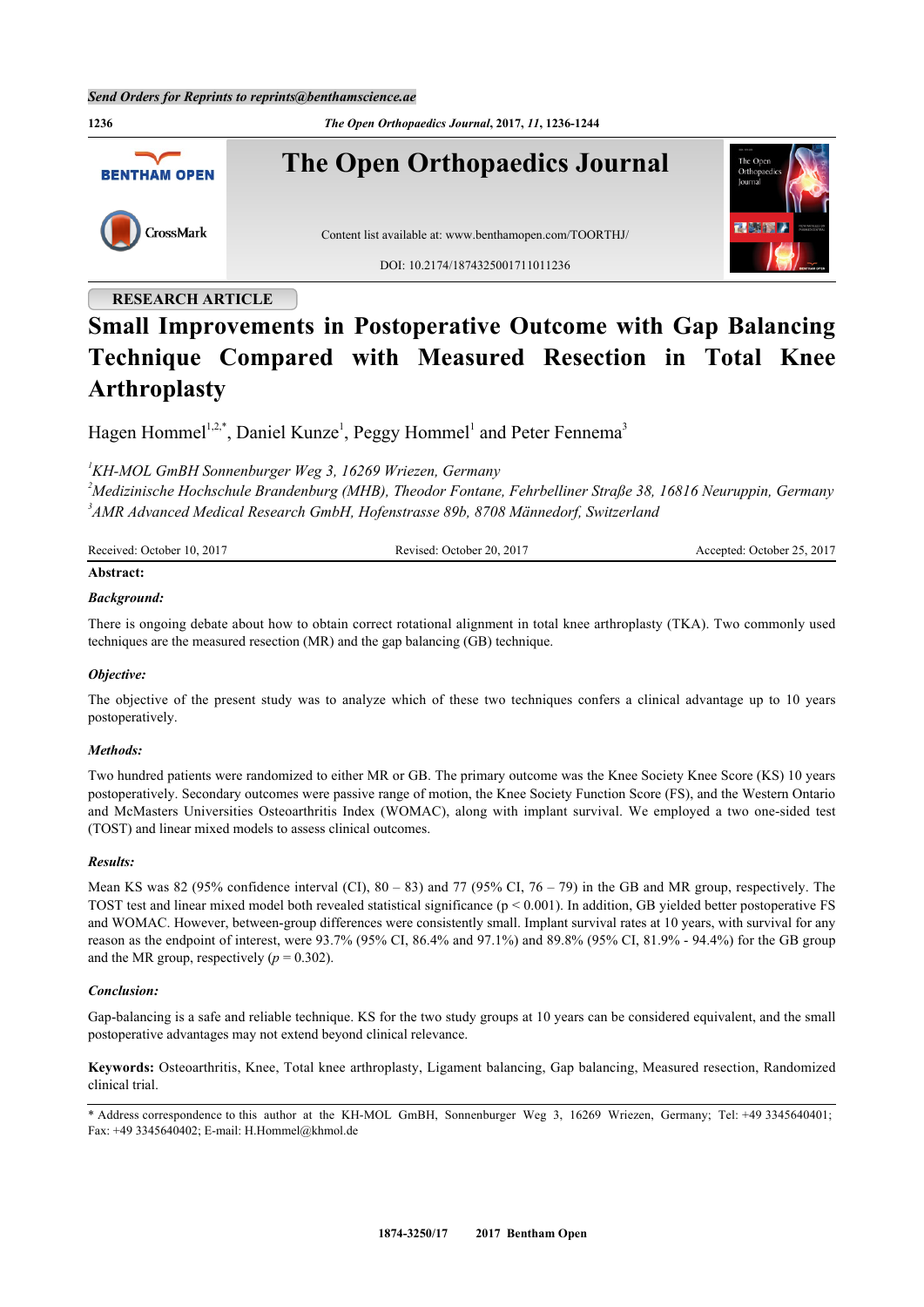# **1. INTRODUCTION**

The incidence of gonarthrosis and the subsequent demand for total knee arthroplasty (TKA) is increasing due to the aging population and the exponential increase in obesity [\[1](#page-6-0)]. The revision burden after TKA is approximately 8%, with complications such as instability, malalignment, and malrotation being contributing factors [\[1](#page-6-0), [2\]](#page-6-1). Additionally, approximately 20% of TKA patients are dissatisfied with the procedure due to residual pain, limited function, and occasional instability [[3\]](#page-7-0). Malrotation and malalignment are thought to contribute to this rate [[4,](#page-7-1) [5\]](#page-7-2), underlining the importance of optimal implant alignment and rotation [[6,](#page-7-3) [7](#page-7-4)]. In order to correct the deformity, equalize the flexion and extension gaps, and restore stability, it is essential that there is accurate resection of bone and soft-tissue balancing [[8\]](#page-7-5). Correct alignment and balance between the flexion and extension gaps are necessary before there can be a satisfactory outcome. Computer navigation has improved coronal and sagittal alignment [[9](#page-7-6), [10](#page-7-7)], but this technique does not improve rotational alignment[[10](#page-7-7)]. Rotational alignment of the femoral component is determined by anterior and posterior femoral condylar osteotomy. A rotational malalignment can lead to patellofemoral complications, such as limited movement, anterior knee pain, subluxation, maltracking, and loosening. Gap balancing (GB) and measured resection (MR) are two techniques that are widely used to confirm rotational alignment [[11\]](#page-7-8). GB involves release of soft tissue in order to achieve balance in flexion and extension followed by equalization of the gap for determining the resection of bone [\[11](#page-7-8)]. MR uses anatomical landmarks, such as the posterior femoral condylar axis and/or the transepicondylar and anteroposterior axes, to direct the resection of bone followed by soft-tissue release to ensure equalization of the extension and flexion gaps [[11](#page-7-8)]. There is controversy over which of these techniques results in the most accurate rotational alignment.

We performed a randomized controlled trial comparing the postoperative outcomes of the MR and GB techniques up to 10 years after surgery. Clinical and functional outcome scores, including the Knee Society Score (KSS), knee flexion, patient satisfaction, and adverse events, were evaluated. We hypothesize that patients operated with the GB technique would achieve a similar KSS Knee Score (KS) as patients operated with a conventional MR technique.

#### **2. MATERIALS AND METHODS**

This is a single-center, prospective, parallel group randomized controlled trial. Equal randomization (1:1) was used (Fig. **[1](#page-2-0)**). Patients, who were recruited from December 2003 to May 2006, had their procedures completed from January 2004 to June 2006. The study protocol was approved by the regional ethics committee. Written informed consent was obtained from all participating patients prior to study commencement.

Adult patients on the waiting list for a unilateral TKA were eligible. Inclusion criteria were as follows: noninflammatory osteoarthritis, moderate-to-severe pain in the affected knee, absence of large deformities (knee flexion < 90°, fixed flexion deformity > 20°, varus or valgus deformity > 10° [unless correctable < 10°]), a stable knee (no grade-3 collateral ligament insufficiency), and sufficient tibial or femoral bone stock. Exclusion criteria were as follows: rheumatoid arthritis, body mass index  $> 40 \text{ kg/m}^2$ , hip or knee replacement in the previous 6 months, infection (active, local, or systemic) or an immunosuppressive disorder, and a known sensitivity to the implant biomaterials. In order to get a reasonably homogeneous study population in terms of patient activity, quality of the host bone, and probability of attrition, patients older than 70 years were not eligible for the study. The same postoperative rehabilitation program was used for all patients, which consisted of partial weight bearing with crutches on the first day after surgery and active ROM exercises.

A single surgeon (HH) carried out all of the procedures with general endotracheal anesthesia, and a combined femoral nerve block and sciatic nerve block. A tourniquet was used in every case. A medial parapatellar approach was used for all exposures. All TKAs were peformed using a navigation system (PI Galileo, Smith & Nephew Orthopaedics AG, Baar, Switzerland). Osteophytes were debrided and the patella was everted. In the MR group, conventional measured resection surgical techniques were used, and soft-tissue tension was evaluated and optimized with a block spacer. Femoral component rotation was determined using the posterior condyles as reference. In the GB group, standard instrumentation was used for the proximal tibial and the distal femoral cuts. The "Extension Gap-First technique" was used to perform gap balancing with a balancer device [\[12](#page-7-9)]. The balancer device was used to distract the femur from the proximal tibia. Following each soft-tissue release step, the device was used to measure the extension gap until a rectangular extension gap was obtained. A gradual soft-tissue release was performed to obtain a symmetrical extension gap where appropriate [\[13](#page-7-10), [14\]](#page-7-11). The values established for the extension gap were then applied to the flexion gap. A rectangular flexion gap was achieved by femoral rotation based on the tension of the soft-tissues. Final bone cuts were carried out and implant placement took place as usual. Femoral component rotation was determined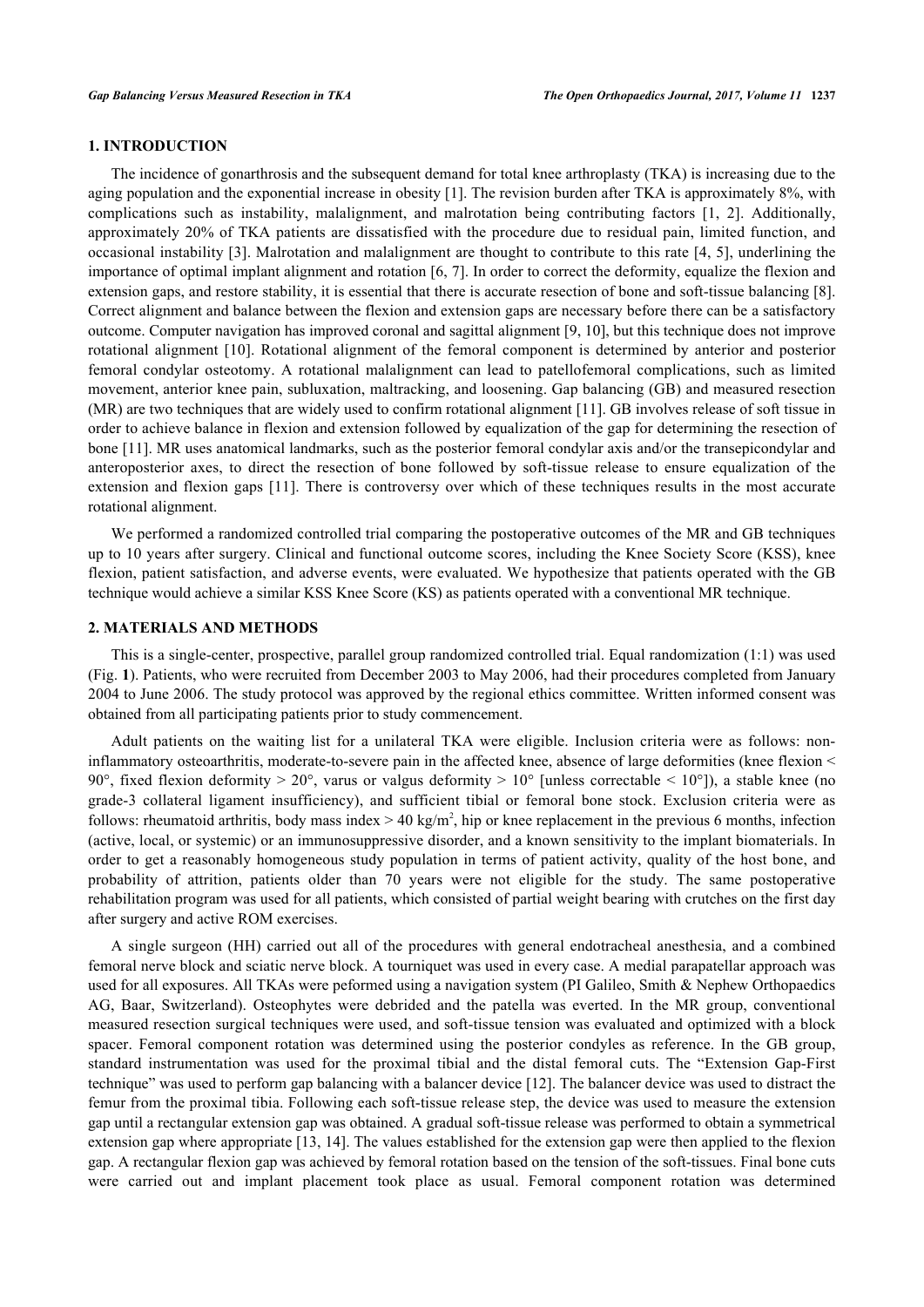intraoperatively by the navigation system. A TC-Plus Solution (Smith & Nephew Orthopaedics AG) cruciate-retaining TKA was implanted in all cases, as this device was routinely used in our clinic at that time point. The tibial components were fixed with cement, whereas the femoral components were implanted cementless. The patella was not resurfaced in any of the cases. The same standardized postoperative multimodal pain protocol was applied for all patients. This consisted of a continuous femoral-sciatic nerve block for the first 24 hours, with subsequent intermittent femoral and sciatic injection on demand. In addition, 4 doses of acetaminophen  $(1 g)$  and 2 doses of indomethacin (50 mg) were provided on the first postoperative day. Morphine (for the first 48 hours) or tramadol (after 48 hours) was used for the treatment of pain exacerbations.

<span id="page-2-0"></span>

Fig. (1). Consort flow diagram.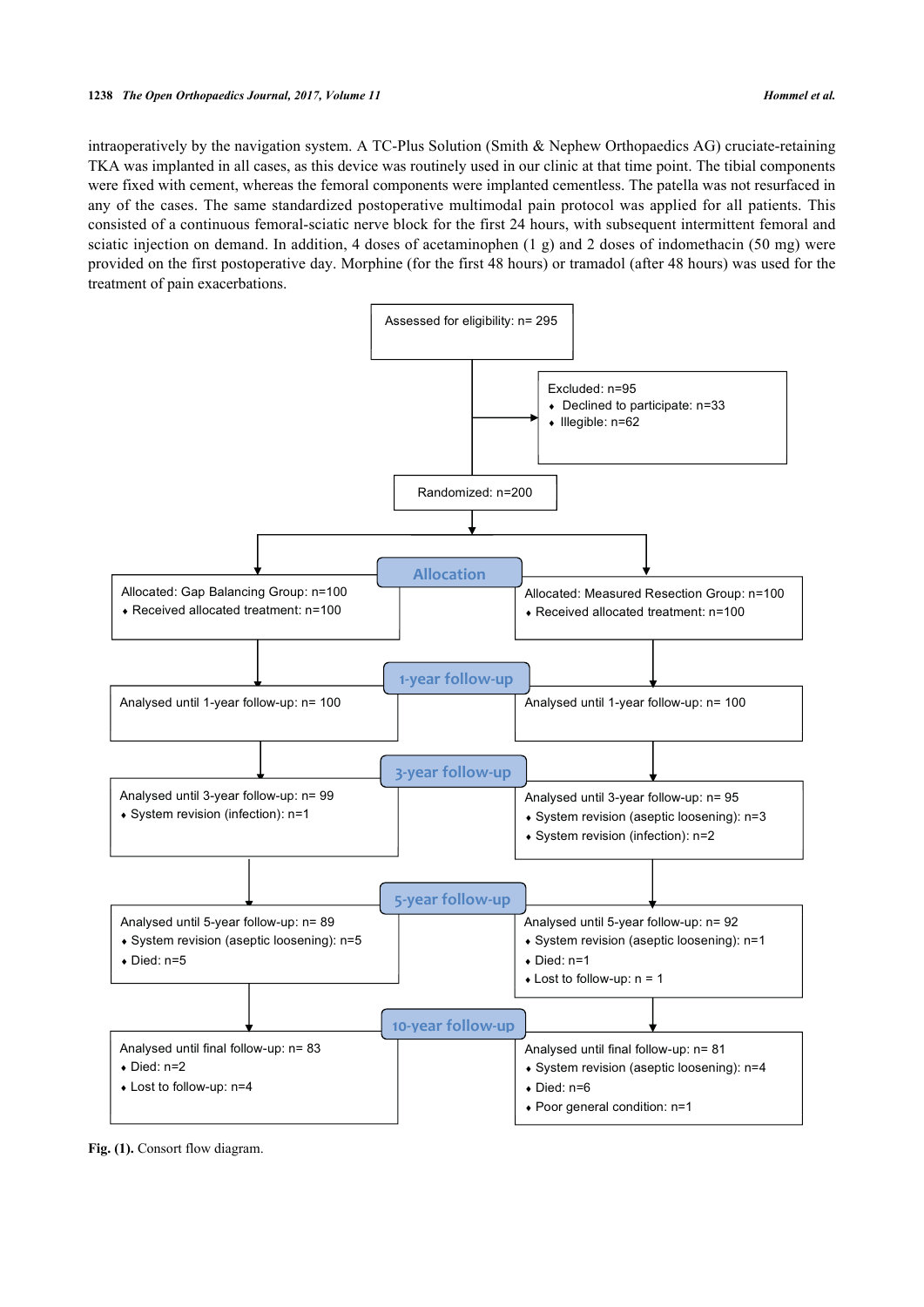The primary outcome was the KS 10 years postoperatively. Secondary outcomes were passive range of motion, the KSS Function Score (FS) [\[15](#page-7-12)], the Western Ontario and McMasters Universities Osteoarthritis Index (WOMAC) [[16\]](#page-7-13), patient satisfaction, adverse events, and radiographic outcome. Sociodemographic variables and disease-related data were recorded during the baseline assessment. Peri-operative data were collected on duration of surgery (starting from the first incision), approach, blood loss, soft-tissue release, and complications. The independent research physician, who was blinded for the assigned treatment, collected postoperative data at 1, 3, 5, and 10 years after surgery.

The Knee Society Radiographic Evaluation and Scoring System was used to evaluate radiographic parameters [[15\]](#page-7-12). Standardized standing anteroposterior (AP), skyline patella, and lateral radiographs were taken and then measured for radiolucent lines (RLL), focal osteolysis, and evidence of component subsidence. Our definition of focal osteolysis was any progressive osteolytic lesion at the bone–implant interface [[17\]](#page-7-14). Our definition of loss of fixation was a continuous RLL greater than 1 mm in all zones, or a change in the position of the implant [\[18\]](#page-7-15). Mechanical axis alignment was measured via long-leg standing lower extremity radiographs both preoperatively and postoperatively. Malalignment was defined as a deviation of greater than 3° from neutral alignment.

The null hypothesis of the study was that GB is nonequivalent to the standard treatment. A difference of 7.5 points in Knee Score was considered clinically important. A sample size of 69 gives a two-group 0.05 one-sided t-test the power to reject the null hypothesis. In order to compensate for an anticipated attrition of 35%, it was intended that an initial sample size of 100 patients would be enrolled in each group.

Categorical variables are presented as frequencies and percentages. Continuous data are presented as mean  $\pm$ standard deviation (SD) for univariate data or as mean (95% confidence interval) for model-based data. Bivariate analysis was performed using the Chi-squared test or Fisher exact test for categorical variables, and the Student's t-test for continuous variables.

The primary hypothesis was tested using the two one-sided test (TOST) procedure to test equivalence [[19](#page-7-16)]. In the TOST procedure an upper (δ) and lower (-δ) equivalence bound is specified based on a minimally clinically relevant difference. Two composite null hypotheses are tested:  $H_{ol}$ :  $\delta$  - [mean(KS<sub>GB</sub>) - mean(KS<sub>MR</sub>)]  $\leq$  0; and  $H_{ol}$ : [mean(KS<sub>GB</sub>) mean(KS<sub>MR</sub>)] +  $\delta \le 0$ . When both hypotheses are refuted, it is concluded that the observed effect falls within the equivalence bounds and is statistically smaller than the minimally clinically relevant difference, and the interventions can therefore be considered practically equivalent.

We also employed linear mixed regression models to analyse both primary and secondary clinical outcomes over time [[20\]](#page-7-17). Implant survivorship was calculated using Kaplan-Meier analysis [[21\]](#page-7-18), with the following events of interest: implant revision due to any reason, and implant revision due to aseptic loosening. Patients who were lost to follow-up were censored from the time point their status was unknown. Logrank tests were used to determine the presence of an association between surgical technique and implant survival.

Stata 12.1 (StataCorp, College Station, TX) was used for the analysis. All analyses were performed in accordance with the intention-to-treat principle, in which the groups were analyzed exactly as randomized. Incidentally missing data were not imputed.

The surgeon could not be blinded for the assigned treatment, but participants were blinded up to the 10-year followup assessment. To further avoid bias, the clinical data was collected by an independent blinded research nurse, the radiographic measurements were carried out by an orthopaedic physician assistant who was not involved in the healthcare process, and the statistical analyses were carried out by an independent researcher who was similarly uninvolved in the patient treatment.

#### **3. RESULTS**

Both patient groups were comparable in terms of gender, age, weight, BMI, and most clinical variables, whereas the FS was slightly better in the GB group (Table [1](#page-4-0)). Surgical time in the GB group was  $74.4 \pm 7.8$  minutes, versus  $68.4 \pm 7.8$ 6.5 minutes in the MR group ( $p < 0.001$ ). Femoral rotation was  $2^\circ \pm 1^\circ$  (range,  $-2^\circ - 5^\circ$ ) external rotation in the GB group and 3° in the MR group. In most of the patients in the GB group, removal of the osteophytes was sufficient for balancing and no additional ligament releases were necessary (Table **[2](#page-4-1)**). Ligament releases were more common in the MR group. There were 83 patients in the GB group and 81 patients in the MR group available for the 10-year analysis (Fig. **[1](#page-2-0)**). A total of 5 patients were lost to follow-up, 4 from the GB group and 1 from the MR group. Overall, 14 patients (7 in the GB group and 7 in the MR group) died before the 10-year follow-up, with all deaths unrelated to the knee. One additional patient in the MR group developed severe dementia and was unable to attend further follow-ups.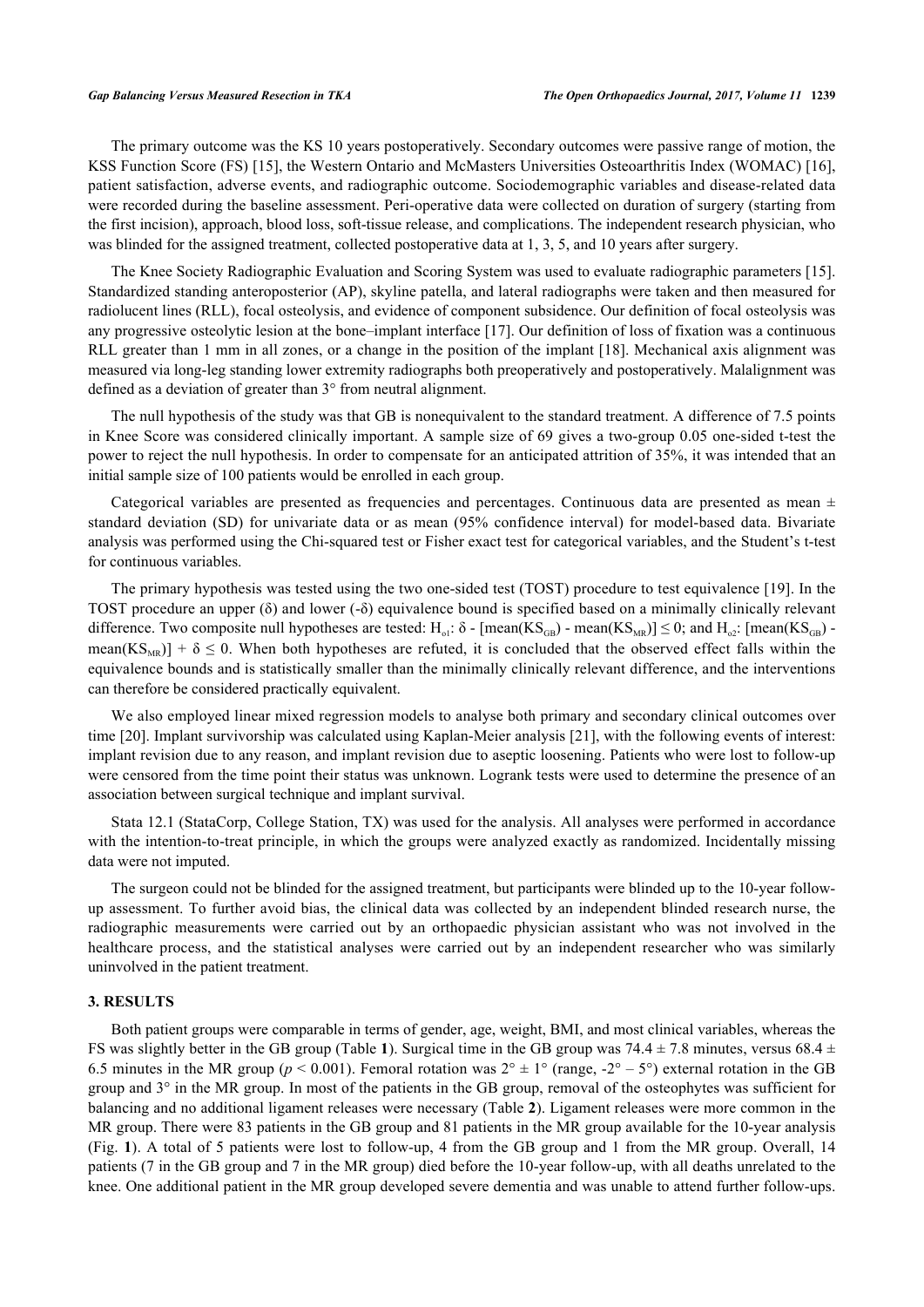In the GB group, 5 patients were revised for aseptic loosening and 1 patient for septic loosening. In the MR group, 8 patients required revision for aseptic loosening while 2 patients required revision for septic loosening. Postoperative complications not leading to revision were as follows: In the GB group, one postoperative hematoma and one delayed wound healing was observed. In the MR group, three wound healing disturbances were noted.

### <span id="page-4-0"></span>**Table 1. Demographic and preoperative variables.**

|                                                   | MR group<br>$n=100$ | <b>GB</b> group<br>$n=100$ |
|---------------------------------------------------|---------------------|----------------------------|
| Women $(\% )$                                     | 63(63)              | 62(62)                     |
| Age at TKA [years] <sup>a</sup>                   | 66.9(6.0)           | 67.1(6.4)                  |
| BMI $\left[\frac{\text{kg}}{\text{m}^2}\right]^a$ | 30.3(4.0)           | 29.8(3.5)                  |
| ASA score $(1/2/3)$                               | 5/49/36             | 10/55/35                   |
| $KS^b$                                            | $25(24-26)$         | $26(25-26)$                |
| $FS^b$                                            | $21(10-22)$         | $23(22-24)$                |
| WOMAC <sup>b</sup>                                | $65(63-66)$         | $65(63-66)$                |
| Range of motion <sup>b</sup>                      | $104(102-106)$      | $103(102-105)$             |
| Alignment                                         | 5.5(4.8)            | 5.2(4.5)                   |

<sup>a</sup>Presented as mean (standard deviation). <sup>b</sup>Presented as mean (95% confidence interval).

Abbreviations:  $MR =$  measured resection,  $GB =$  gap balancing,  $ASA =$  American Society of Anesthesiologists,  $BMI =$  body mass index,  $KS =$  knee score, FS = function score, WOMAC = Western Ontario and McMasters Universities Osteoarthritis Index

#### <span id="page-4-1"></span>**Table 2. Ligament releases.**

|                                                                                                                                                                                                                                                                                                                                                                                                                                                                                     | <b>Extension</b><br>$n=100$ |                             | Flexion<br>$n=100$          |                             |  |
|-------------------------------------------------------------------------------------------------------------------------------------------------------------------------------------------------------------------------------------------------------------------------------------------------------------------------------------------------------------------------------------------------------------------------------------------------------------------------------------|-----------------------------|-----------------------------|-----------------------------|-----------------------------|--|
|                                                                                                                                                                                                                                                                                                                                                                                                                                                                                     | <b>ExtensionMR</b><br>Group | <b>ExtensionGB</b><br>Group | <b>ExtensionMR</b><br>Group | <b>ExtensionGB</b><br>Group |  |
| Osteophyte resection only                                                                                                                                                                                                                                                                                                                                                                                                                                                           |                             | 60                          | 100                         | 64                          |  |
| Superficial medial collateral ligament                                                                                                                                                                                                                                                                                                                                                                                                                                              |                             | 38                          |                             | 34                          |  |
| Posterior capsule                                                                                                                                                                                                                                                                                                                                                                                                                                                                   |                             |                             |                             |                             |  |
| <i>p</i> -value<br>$\mathbf{1} \mathbf{1} \mathbf{1} \mathbf{1} \mathbf{1} \mathbf{1} \mathbf{1} \mathbf{1} \mathbf{1} \mathbf{1} \mathbf{1} \mathbf{1} \mathbf{1} \mathbf{1} \mathbf{1} \mathbf{1} \mathbf{1} \mathbf{1} \mathbf{1} \mathbf{1} \mathbf{1} \mathbf{1} \mathbf{1} \mathbf{1} \mathbf{1} \mathbf{1} \mathbf{1} \mathbf{1} \mathbf{1} \mathbf{1} \mathbf{1} \mathbf{1} \mathbf{1} \mathbf{1} \mathbf{1} \mathbf{1} \mathbf{$<br>$\cap$<br>and the contract of the con- | 0.008                       |                             | ${}_{0.001}$                |                             |  |

Abbreviations:  $MR$  = measured resection,  $GB$  = gap balancing

Table**3** presents the postoperative KS of the MR and the GB groups. The TOST test was highly significant, indicating that the between-group differences were smaller than the pre-specified margin of indifference. However, the linear mixed-effects regression models revealed a significantly higher KS was found in the GB group at all postoperative time points.

#### <span id="page-4-2"></span>**Table 3. Knee Score.**

| $\overline{\phantom{0}}$ | <b>MR</b>   | GB          | <i>p</i> -value $TOST^{\dagger}$ | <i>p</i> -value linear mixed model |
|--------------------------|-------------|-------------|----------------------------------|------------------------------------|
| Year 1                   | $87(86-88)$ | $89(88-90)$ | ${}_{0.001}$                     | 0.004                              |
| Year 3                   | $87(86-88)$ | $90(89-91)$ | ${}_{\leq 0.001}$                | ${}_{0.001}$                       |
| Year 5                   | $82(80-83)$ | $85(84-87)$ | ${}_{0.001}$                     | ${}_{0.001}$                       |
| Year 10                  | $77(76-78)$ | $82(80-83)$ | ${}_{\leq 0.001}$                | ${}_{0.001}$                       |

All values are mean (95% confidence interval). Abbreviations:  $MR =$  measured resection,  $GB =$  gap balancing, TOST = two one-sided t-test

The GB group showed higher postoperative FS and WOMAC scores, and an increased range of motion, but differences were small and did not always reach the level of statistical significance (Table **[4](#page-4-3)**).

### <span id="page-4-3"></span>**Table 4. Other clinical outcomes.**

|                          |                        |                       | $\overline{\phantom{0}}$ | <b>WOMAC</b>           |                        |                 | ROM <sub>1</sub>          |                           |                 |
|--------------------------|------------------------|-----------------------|--------------------------|------------------------|------------------------|-----------------|---------------------------|---------------------------|-----------------|
| $\overline{\phantom{0}}$ | MR                     | GB                    | <i>p</i> -valuel         | MR                     | GB                     | <i>b</i> -value | MR                        | GB.                       | <i>p</i> -value |
| Year <sub>1</sub>        | $86.3(84.7 -$<br>87.8) | $88.6(87.3 -$<br>90.0 | 0.023                    | $30.1(28.2 -$<br>32.0) | $28.5(26.7 -$<br>30.2) | 0.206           | $103.3(100.7 -$<br>105.8  | $109.5(107.1 -$<br>111.9) | ${}_{0.001}$    |
| Year 3                   | $86.3(84.7 -$<br>87.8) | $89.3(87.9 -$<br>90.7 | 0.004                    | $30.6(28.6 -$<br>32.5) | $27.7(26.0 -$<br>29.5) | 0.030           | $105.4(102.8 -$<br>108.1) | $111.3(108.8 -$<br>113.7  | ${}_{0.001}$    |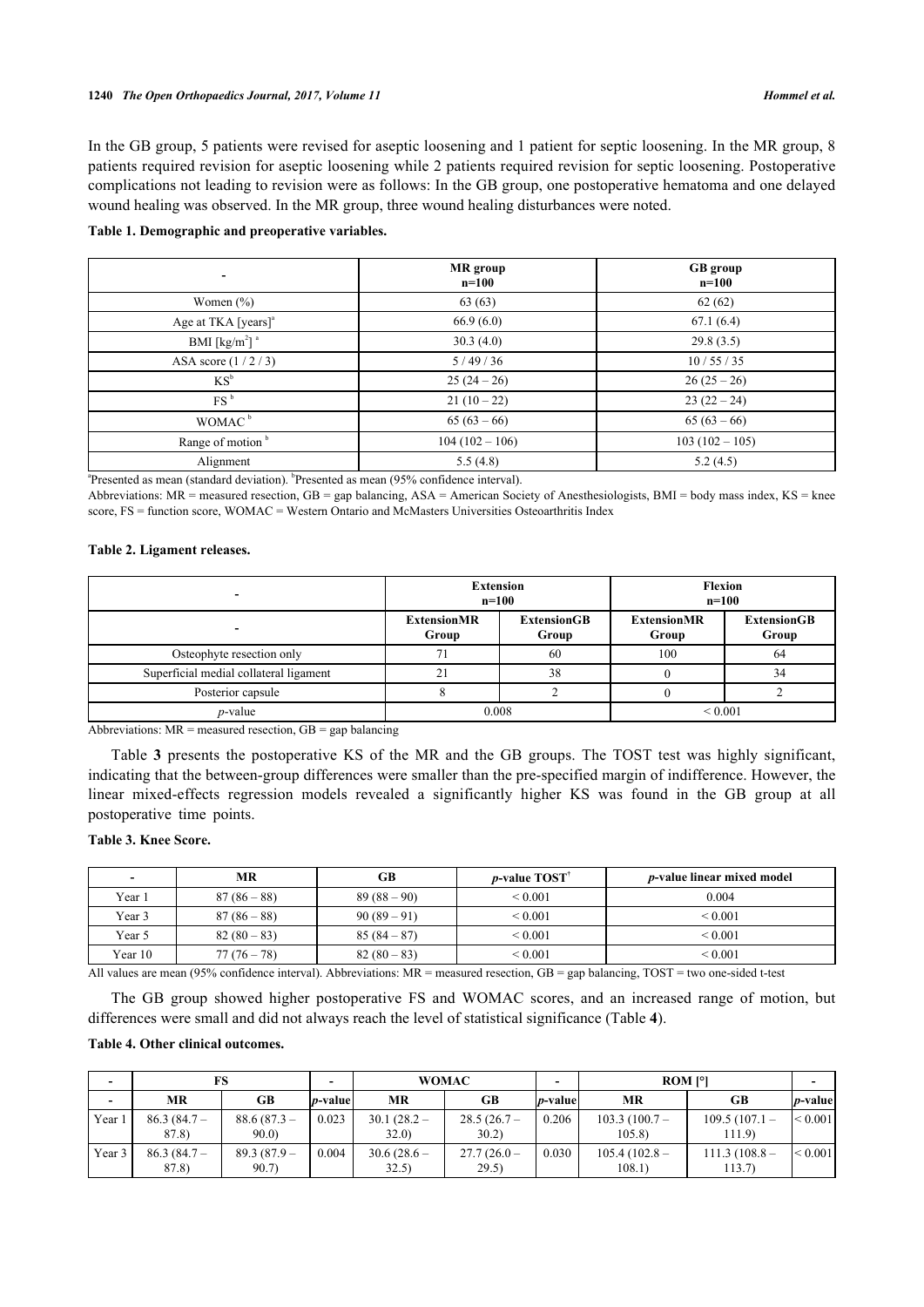| (Table 4) contd          |               |               |                          |               |               |                 |                 |                  |                 |
|--------------------------|---------------|---------------|--------------------------|---------------|---------------|-----------------|-----------------|------------------|-----------------|
| $\overline{\phantom{0}}$ | FS            |               | $\overline{\phantom{0}}$ | <b>WOMAC</b>  |               |                 | ROM [°]         |                  |                 |
| $\overline{\phantom{a}}$ | MR            | GB            | <i>p</i> -valuel         | MR            | <b>GB</b>     | <i>p</i> -value | MR              | GB               | <i>p</i> -value |
| Year 5                   | $82.0(80.3 -$ | $83.9(82.3 -$ | 0.125                    | $33.8(31.8 -$ | $30.7(28.9 -$ | 0.023           | $109.6(106.7 -$ | $110.7(107-112)$ | 0.588           |
|                          | 83.8)         | 85.4)         |                          | 35.8          | 32.6          |                 | 112.5)          |                  |                 |
| Year 10                  | $77.5(75.7 -$ | $79.9(78.3 -$ | 0.049                    | $36.7(34.7 -$ | $33.7(31.9 -$ | 0.035           | $111.7(108.8 -$ | $111.4(108.8 -$  | 0.857           |
|                          | 79.3)         | 81.4)         |                          | 38.7)         | 35.6          |                 | 114.7)          | 114.0            |                 |

All values are mean (95% confidence interval). Abbreviations:  $ROM = \text{range of motion}, MR = \text{measured resection}, GB = \text{gap balancing}, FS = \text{map}$ function score, WOMAC = Western Ontario and McMasters Universities Osteoarthritis Index

Preoperative mechanical alignment was  $5.2^{\circ} \pm 4.5^{\circ}$  varus in the GB group and  $5.4^{\circ} \pm 4.8^{\circ}$  in the MR group. Postoperative values were  $1.3^{\circ} \pm 1.6^{\circ}$  and  $1.9^{\circ} \pm 2.0^{\circ}$ , respectively ( $p = 0.024$ ). In the GB and the MR group, there were 23 and 35 knees with more than  $3^{\circ}$  deviation from neutral alignment, respectively ( $p = 0.061$ ), There was no evidence of component subsidence in any of the cases. No osteolysis involving either the tibia or femur was observed in any of the cases. There were 3 cases with tibial RLL and 1 case with femoral RLL in the MR group - these cases were evaluated as radiographically loose.

With survival for aseptic reasons as the endpoint of interest, survival rates were 94.6% (95% CI, 87.5% and 97.7%) and 91.6% (84.0% - 95.7%) for the GB group and the MR group, respectively ( $p = 0.386$ ). With survival for any reason as the endpoint of interest, survival rates were 93.7% (95% CI, 86.4% and 97.1%) and 89.8% (95% CI, 81.9% - 94.4%) for the GB group and the MR group, respectively  $(p = 0.302)$ .

#### **4. DISCUSSION**

The most important finding of the present study was that the GB group yielded improvements in all clinical parameters postoperatively compared to the MR group. For the primary endpoint the null hypothesis of non-equivalence could be rejected, indicating equivalence in terms of KS for the two surgical techniques at 10 years. However, the linear mixed regression model revealed a significantly higher KS in the GB group. Statistical equivalence in combination with statistically different results implies that results can be interpreted as "Trivially Different" [[22\]](#page-7-19), *i.e*., the difference does not extend beyond clinical relevance. The secondary endpoints showed a similar pattern as the primary endpoint, with small differences that did not reach the level of statistical significance at all time points. Moreover, our study did not reveal statistical evidence that any of the two techniques confers survival advantages.

Daines and Hofmann have postulated that the risk of anterior knee pain and/or postoperative stiffness could be minimized using the GB technique [\[11](#page-7-8), [23](#page-7-20)]. In addition, Daines and Fehring concluded that the GB technique may lead to more physiological kinematics [[11,](#page-7-8) [24\]](#page-7-21). Although stiffness and kinematics were not directly assessed, the findings in the present study may confirm these potential benefits of the GB technique.

The results of the present study are in agreement with a recently published meta-analysis that showed a mean difference of 2.5 points for the KS and a mean difference of 5.0 points for the FS in favor of the balancing techniques [\[25](#page-8-0)]. However, this meta-analysis was based on a small number of included studies, and follow-up was limited to 2 years postoperatively. Furthermore, a significant difference in joint line of 1.12 mm (95% CI, 0.70 to 1.55 mm) was found, with a higher position for the GB groups. All included studies used a tibia first technique, which was attributed to the prioritization of the symmetry of the flexion and extension gaps [[25\]](#page-8-0). Joint line assessment was not undertaken in this study. However, the study cohort did not contain any evidence of postoperative clinical effects or complications, such as mid-flexion instability, patellofemoral pain syndrome, or contractures due to raising the joint line.

However, a highly accurate proximal tibial cut is required for the GB technique because initial tibial alignment errors will be carried through to all subsequent cuts [[26\]](#page-8-1). There is evidence that secondary rotational malalignment of the femoral component can be caused by malalignment of the tibial component in the coronal plane [[27\]](#page-8-2). We previously presented a study that demonstrated that the use of patient-specific instrumentation (PSI) may be advantageous to achieve optimal component positioning. However, recent meta-analyses of studies have shown that PSI does not improve surgical precision - especially for the tibial component [\[28](#page-8-3), [29](#page-8-4)].

The postoperative mechanical alignment differed slightly between the two groups, but the difference is not thought to be attributable to the surgical technique. Significant differences in terms of mechanical axis outliers were not observed in this study. All knees were clinically stable on clinical examination. In the GB group, femoral rotation was within the range of -2° to 5° of external rotation in all cases. However, when using the GB technique, rotational adjustment deviations of up to 6° are not an uncommon feature and they are not believed to adversely affect outcome [\[30](#page-8-5), [31](#page-8-6)].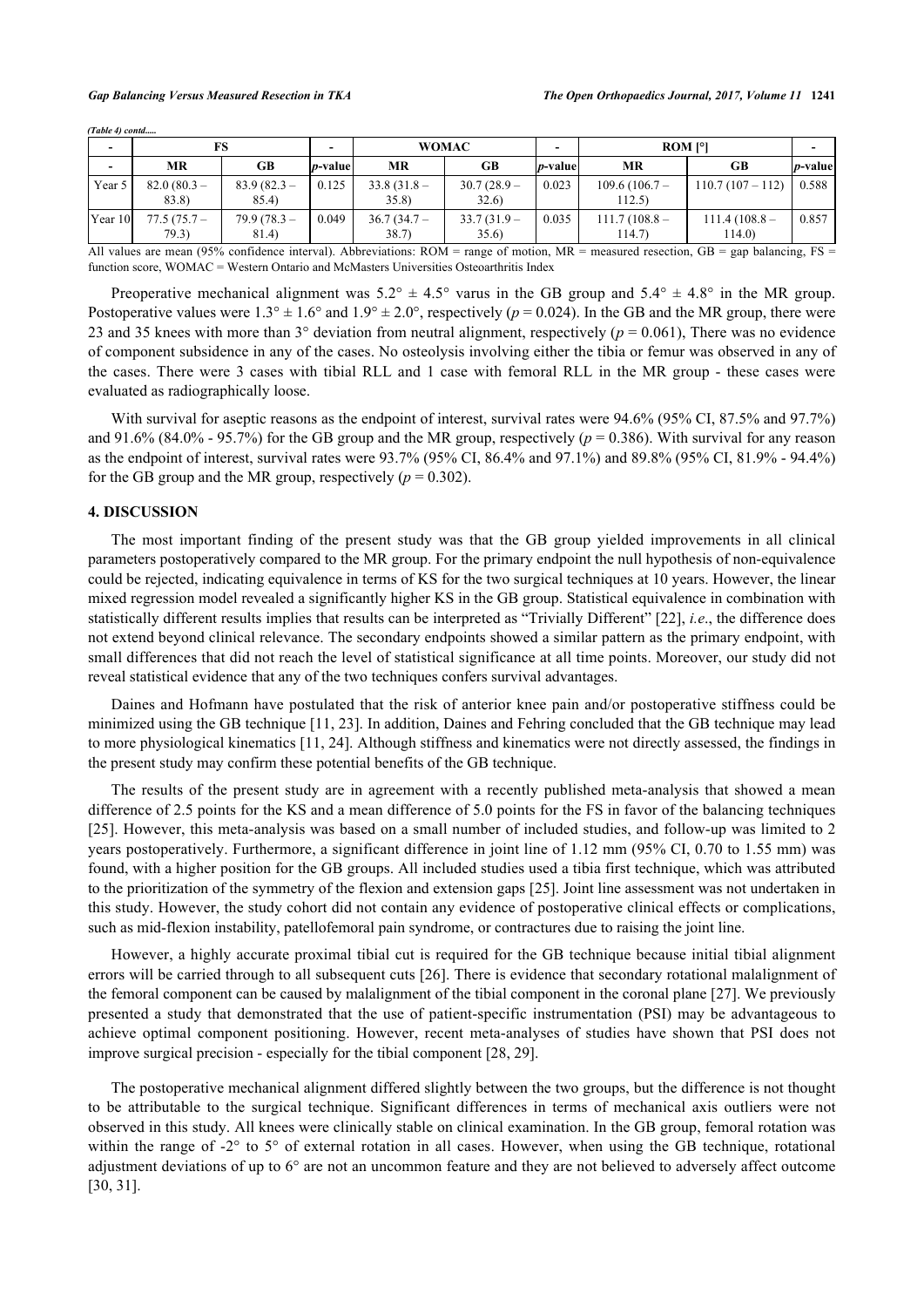#### **1242** *The Open Orthopaedics Journal, 2017, Volume 11 Hommel et al.*

The 10-year survival rates found in this study are somewhat, although not significantly, less than for many modern implant systems, for which 10-year survival rates well above 90% are typically reported [\[32](#page-8-7)]. The implant system used in the present study has been used for many years in our clinic, with an overall 10-year survival rate of around 95%. Notably, this is in line with the survival rate reported in the peer-reviewed literature and in the UK National Joint Registry for the study device [[18](#page-7-15), [32](#page-8-7)]. It has to be noted that the 10-year survival rates in the present study do not largely differ from the "Benchmark" of 95%, i.e., the upper limits of the confidence intervals were greater than or approached 95%.

There are limitations to our study. Foremost, the variance in clinical outcome in the study population was smaller than anticipated in the *a priori* power analysis. The smaller the variability in patient response, the easier to demonstrate statistical significance. The small clinical differences, therefore, may lack clinical relevance. This was confirmed by the equivalence testing conducted for the KS that indicated the difference was smaller than the pre-specified equivalence limit difference. Second, the minimally clinically important difference of 7.5 for the KS has been questioned recently and has been estimated to be between 5.3 and 5.9 [[33](#page-8-8)]. Third, a single surgeon in a single institution performed all of the procedures. The surgeon has extensive experience with the GB technique, so the findings are not necessarily generalizable.

#### **CONCLUSION**

This study demonstrates that, compared with standard techniques based solely on bony landmarks, kinematic femoral alignment with gap-balancing is a safe and reliable technique. Overall, favorable results were achieved in both groups after 10 years. The KS for the two study groups at 10 years was statistically equivalent for the two groups. However, GB yielded small postoperative advantages in KS, which may not extend beyond clinical relevance. We attribute these differences to gap-balancing allowing anatomically precise three-dimensional reconstruction. The results for FS, KS, and WOMAC were consistent with this conclusion. Differences were small and did not consistently reach the level of significance. Further large-scale and long-term clinical outcome studies evaluating the effect of GB on clinical outcome are warranted.

# **ETHICS APPROVAL AND CONSENT TO PARTICIPATE**

Approval for the study was obtained from the ethics committee of the Medical Association of the state of Brandenburg, Germany, prior to study commencement, and all subjects provided informed consent before study inclusion.

#### **HUMAN AND ANIMAL RIGHTS**

All procedures were in accordance with the ethical standards of the relevant ethics committee and with the Helsinki declaration.

#### **CONSENT FOR PUBLICATION**

Not applicable.

# **CONFLICT OF INTEREST**

Funding for manuscript development was provided by Smith & Nephew Orthopaedics AG, Baar, Switzerland. The sponsor had no involvement in the writing of the report or in the decision to submit the results for publication.

### **ACKNOWLEDGEMENTS**

Declared none.

# **REFERENCES**

- <span id="page-6-0"></span>[1] Kurtz S, Ong K, Lau E, Mowat F, Halpern M. Projections of primary and revision hip and knee arthroplasty in the United States from 2005 to 2030. J Bone Joint Surg Am 2007; 89(4): 780-5. [PMID: [17403800\]](http://www.ncbi.nlm.nih.gov/pubmed/17403800)
- <span id="page-6-1"></span>[2] Bhandari M, Smith J, Miller LE, Block JE. Clinical and economic burden of revision knee arthroplasty. Clin Med Insights Arthritis Musculoskelet Disord 2012; 5: 89-94. [\[http://dx.doi.org/10.4137/CMAMD.S10859](http://dx.doi.org/10.4137/CMAMD.S10859)] [PMID: [23239930\]](http://www.ncbi.nlm.nih.gov/pubmed/23239930)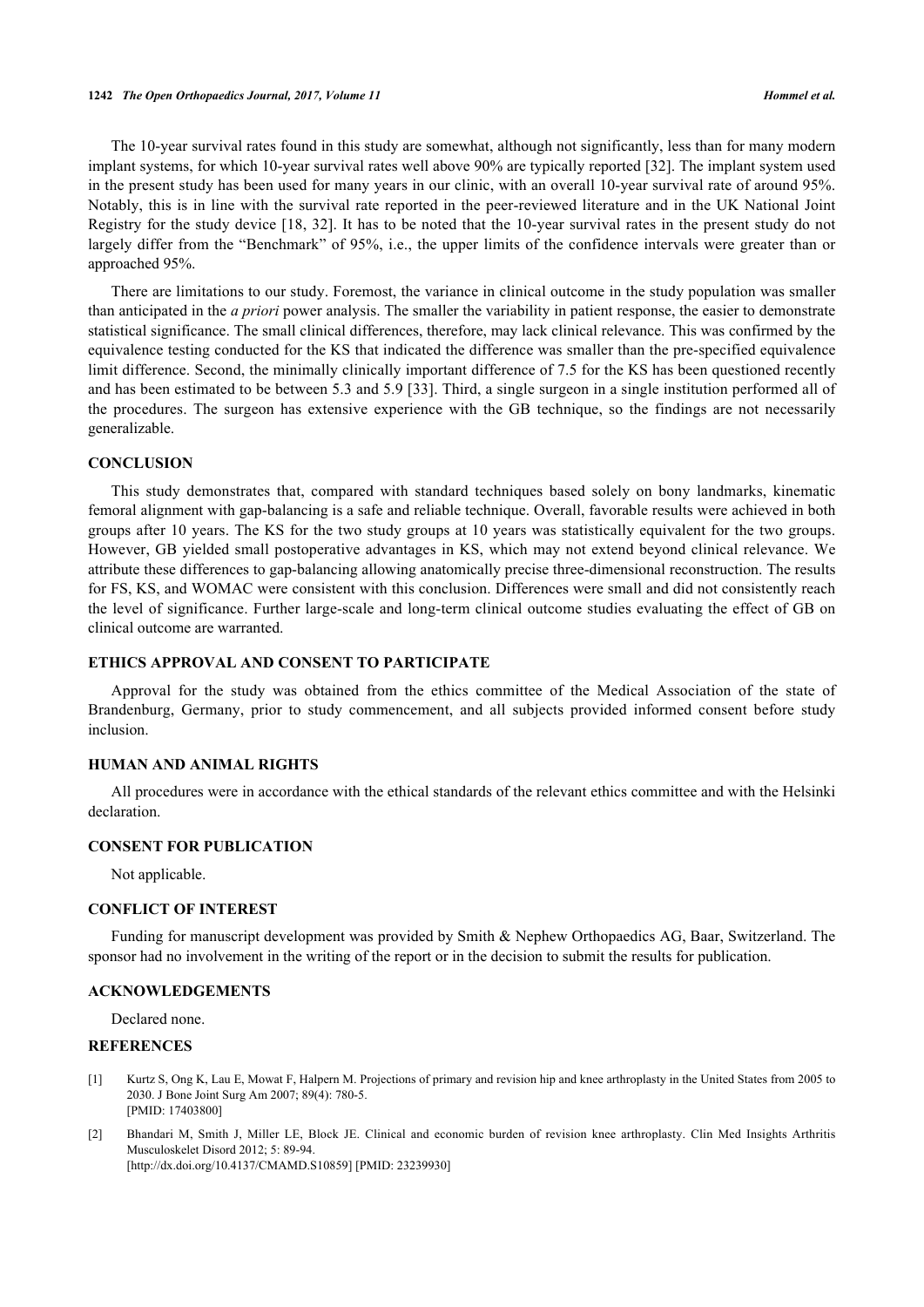- <span id="page-7-0"></span>[3] Maratt JD, Lee YY, Lyman S, Westrich GH. Predictors of satisfaction following total knee arthroplasty. J Arthroplasty 2015; 30(7): 1142-5. [\[http://dx.doi.org/10.1016/j.arth.2015.01.039](http://dx.doi.org/10.1016/j.arth.2015.01.039)] [PMID: [25680451](http://www.ncbi.nlm.nih.gov/pubmed/25680451)]
- <span id="page-7-1"></span>[4] Romero J, Stähelin T, Wyss T, Hofmann S. Significance of axial rotation alignment of components of knee prostheses. Orthopade 2003;  $32(6)$ : 461-8.

[\[http://dx.doi.org/10.1007/s00132-003-0475-5\]](http://dx.doi.org/10.1007/s00132-003-0475-5) [PMID: [12819884](http://www.ncbi.nlm.nih.gov/pubmed/12819884)]

- <span id="page-7-2"></span>[5] Peersman G, Taeymans K, Jans C, Vuylsteke P, Fennema P, Heyse T. Malrotation deformities of the lower extremity and implications on total knee arthroplasty: a narrative review. Arch Orthop Trauma Surg 2016; 136(11): 1491-8. [\[http://dx.doi.org/10.1007/s00402-016-2554-1\]](http://dx.doi.org/10.1007/s00402-016-2554-1) [PMID: [27531495](http://www.ncbi.nlm.nih.gov/pubmed/27531495)]
- <span id="page-7-3"></span>[6] Thienpont E, Bellemans J, Victor J, Becker R. Alignment in total knee arthroplasty, still more questions than answers. Knee Surg Sports Traumatol Arthrosc 2013; 21(10): 2191-3. [\[http://dx.doi.org/10.1007/s00167-013-2622-9\]](http://dx.doi.org/10.1007/s00167-013-2622-9) [PMID: [23979517](http://www.ncbi.nlm.nih.gov/pubmed/23979517)]
- <span id="page-7-4"></span>[7] Hommel H, Abdel MP, Perka C. Kinematic femoral alignment with gap balancing and patient-specific instrumentation in total knee arthroplasty: a randomized clinical trial. Eur J Orthop Surg Traumatol 2017; 27(5): 683-8. [PMID: [27714451\]](http://www.ncbi.nlm.nih.gov/pubmed/27714451)
- <span id="page-7-5"></span>[8] Hommel H, Perka C. Functional ligament-guided femoral rotation with patient-specific instruments. Description of a new surgical technique. Curr Orthop Pract 2016; 27(3): 322-6.
- <span id="page-7-6"></span>[9] Hetaimish BM, Khan MM, Simunovic N, Al-Harbi HH, Bhandari M, Zalzal PK. Meta-analysis of navigation *vs* conventional total knee arthroplasty. J Arthroplasty 2012; 27(6): 1177-82. [\[http://dx.doi.org/10.1016/j.arth.2011.12.028](http://dx.doi.org/10.1016/j.arth.2011.12.028)] [PMID: [22333865](http://www.ncbi.nlm.nih.gov/pubmed/22333865)]
- <span id="page-7-7"></span>[10] Thienpont E, Fennema P, Price A. Can technology improve alignment during knee arthroplasty. Knee 2013; 20(Suppl. 1): S21-8. [\[http://dx.doi.org/10.1016/S0968-0160\(13\)70005-X\]](http://dx.doi.org/10.1016/S0968-0160(13)70005-X) [PMID: [24034591](http://www.ncbi.nlm.nih.gov/pubmed/24034591)]
- <span id="page-7-8"></span>[11] Daines BK, Dennis DA. Gap balancing *vs*. measured resection technique in total knee arthroplasty. Clin Orthop Surg 2014; 6(1): 1-8. [\[http://dx.doi.org/10.4055/cios.2014.6.1.1\]](http://dx.doi.org/10.4055/cios.2014.6.1.1) [PMID: [24605183](http://www.ncbi.nlm.nih.gov/pubmed/24605183)]
- <span id="page-7-9"></span>[12] Hube R, Mayr HO, Kalteis T, Matziolis G. Extension first technique for TKA implantation. Oper Orthop Traumatol 2011; 23(3): 241-8. [\[http://dx.doi.org/10.1007/s00064-011-0036-8\]](http://dx.doi.org/10.1007/s00064-011-0036-8) [PMID: [21725662](http://www.ncbi.nlm.nih.gov/pubmed/21725662)]
- <span id="page-7-10"></span>[13] Whiteside LA. Ligament balancing: Weichteilmanagement in der Knieendoprothetik. Berlin: Springer 2004. [\[http://dx.doi.org/10.1007/978-3-642-18689-9](http://dx.doi.org/10.1007/978-3-642-18689-9)]
- <span id="page-7-11"></span>[14] Mihalko WM, Saleh KJ, Krackow KA, Whiteside LA. Soft-tissue balancing during total knee arthroplasty in the varus knee. J Am Acad Orthop Surg 2009; 17(12): 766-74. [\[http://dx.doi.org/10.5435/00124635-200912000-00005](http://dx.doi.org/10.5435/00124635-200912000-00005)] [PMID: [19948701\]](http://www.ncbi.nlm.nih.gov/pubmed/19948701)
- <span id="page-7-12"></span>[15] Ewald FC. The Knee Society total knee arthroplasty roentgenographic evaluation and scoring system. Clin Orthop Relat Res 1989; (248): 9-12. [PMID: [2805502\]](http://www.ncbi.nlm.nih.gov/pubmed/2805502)
- <span id="page-7-13"></span>[16] Bellamy N, Buchanan WW, Goldsmith CH, Campbell J, Stitt LW. Validation study of WOMAC: A health status instrument for measuring clinically important patient relevant outcomes to antirheumatic drug therapy in patients with osteoarthritis of the hip or knee. J Rheumatol 1988; 15(12): 1833-40. [PMID: [3068365\]](http://www.ncbi.nlm.nih.gov/pubmed/3068365)
- <span id="page-7-14"></span>[17] Cossetto DJ, Gouda AD. Uncemented tibial fixation total knee arthroplasty. J Arthroplasty 2011; 26(1): 41-4. [\[http://dx.doi.org/10.1016/j.arth.2009.12.008](http://dx.doi.org/10.1016/j.arth.2009.12.008)] [PMID: [20334998](http://www.ncbi.nlm.nih.gov/pubmed/20334998)]
- <span id="page-7-15"></span>[18] Bouras T, Bitas V, Fennema P, Korovessis P. Good long-term results following cementless TKA with a titanium plasma coating. Knee Surg Sports Traumatol Arthrosc In press [PMID: [26334884\]](http://www.ncbi.nlm.nih.gov/pubmed/26334884)
- <span id="page-7-16"></span>[19] Schuirmann DJ. A comparison of the two one-sided tests procedure and the power approach for assessing the equivalence of average bioavailability. J Pharmacokinet Biopharm 1987; 15(6): 657-80. [\[http://dx.doi.org/10.1007/BF01068419\]](http://dx.doi.org/10.1007/BF01068419) [PMID: [3450848](http://www.ncbi.nlm.nih.gov/pubmed/3450848)]
- <span id="page-7-17"></span>[20] Verbeke G, Molenberghs G. Linear mixed models for longitudinal data, Springer series in statistics. New York: Springer 2000.
- <span id="page-7-18"></span>[21] Kaplan E, Meier P. Nonparametric estimation from incomplete observations. J Am Stat Assoc 1958; 53: 457-81. [\[http://dx.doi.org/10.1080/01621459.1958.10501452\]](http://dx.doi.org/10.1080/01621459.1958.10501452)
- <span id="page-7-19"></span>[22] Christensen E. Methodology of superiority *vs.* equivalence trials and non-inferiority trials. J Hepatol 2007; 46(5): 947-54. [\[http://dx.doi.org/10.1016/j.jhep.2007.02.015\]](http://dx.doi.org/10.1016/j.jhep.2007.02.015) [PMID: [17412447](http://www.ncbi.nlm.nih.gov/pubmed/17412447)]
- <span id="page-7-20"></span>[23] Hofmann S, Romero J, Roth-Schiffl E, Albrecht T. Rotational malalignment of the components may cause chronic pain or early failure in total knee arthroplasty. Orthopade 2003; 32(6): 469-76. [\[http://dx.doi.org/10.1007/s00132-003-0503-5\]](http://dx.doi.org/10.1007/s00132-003-0503-5) [PMID: [12819885](http://www.ncbi.nlm.nih.gov/pubmed/12819885)]
- <span id="page-7-21"></span>[24] Fehring TK. Rotational malalignment of the femoral component in total knee arthroplasty. Clin Orthop Relat Res 2000; 380(380): 72-9. [\[http://dx.doi.org/10.1097/00003086-200011000-00010](http://dx.doi.org/10.1097/00003086-200011000-00010)] [PMID: [11064975\]](http://www.ncbi.nlm.nih.gov/pubmed/11064975)